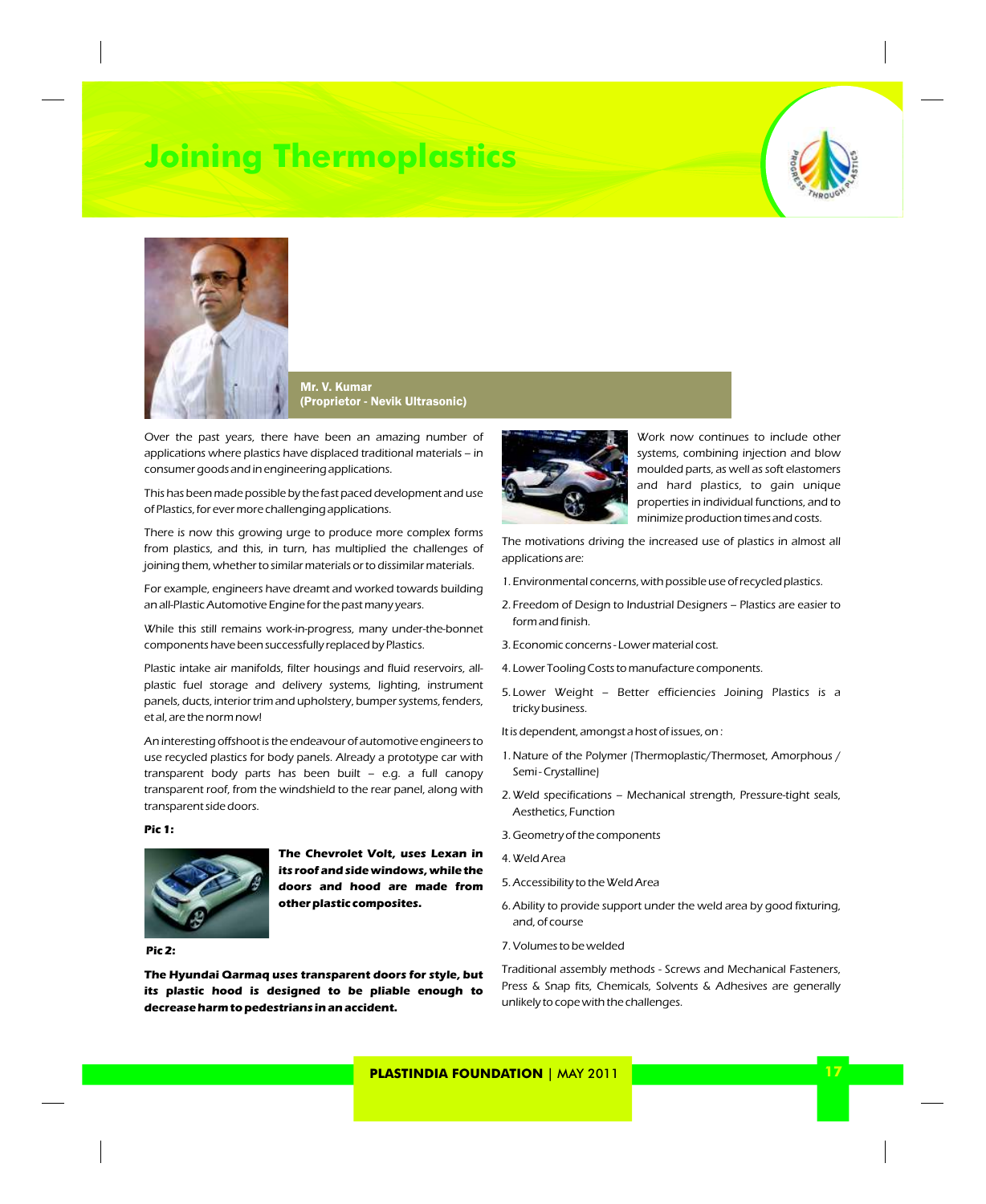# **Joining Thermoplastics**

Methods such as Impulse Welding, Hot Plate, Hot Air/Gas, Extrusion, Electro-Magnetic Induction, Resistive & Induction Implants, Spin Welding, RF Welders etc have been around for many, many years, and their applications as well as limitations are well understood.

Amongst the newer processes, Ultrasonics, Vibration, Infrared & Lasers could perhaps cope with the new challenges – joining exotic grades of plastics, in mega-volume quantities, with minimal rejects. These are discussed in some detail in this article.

It needs to be understood that each process demands a very specific design, especially at the weld interface, to achieve desired results.

It is therefore imperative to first select the joining (or welding) process to be used, and then design the parts to be welded, in accordance with the design required by the specific process.

Almost all plastic welding processes are based on application of Heat at the weld interface.

Innovative methods have been designed to do this, and all such methods can be categorized into three distinct groups:

- **External Heat Source** Impulse Welding, Hot Plate, Hot Air / Gas, Extrusion
- **Mechanical Movement** Spin Welding, Ultrasonic Welding, and Linear or Orbital Vibration Welding
- **From Electromagnetism** Resistive Implants, Induction, High Frequency (Dielectric), Infrared & Lasers

#### Common concerns with **External Heat:**

- 1. The process calls for clean surfaces, because contaminated surfaces will not bond well.
- 2. It is not very energy efficient, because the heated tool has to be maintained at a predetermined temperature throughout the work shift, even when used intermittently.
- 3. This process is influenced by ambient conditions, because ambient temperature variations affect the temperature of the heated tool, as well as its designed heat dissipation characteristics.

After External Heat Sources, Friction techniques based on Mechanical Movements, to generate internal heat at the interface itself, gained popularity.

The breakthrough for ultrasonic welding of plastics came when a single ultrasonic transducer was developed to transmit hundreds or thousands of watts ultrasonic energy through one Piezoelectric element. Thus was born Ultrasonic Welding (Assembly) of Thermoplastics.

Ultrasonic Welding bloomed into a process of choice, with its ability to weld almost every thermoplastic, within milliseconds, eliminating consumables, and without the need to pre-clean the components, or the necessity to cure them thereafter.

The process is based on creating frictional heat between two plastic components, by vibrating them relative to each other, at Ultrasonic Frequencies (15 to 40 Khz). The maximum amplitude of vibration is the order of 100 - 150 microns peak to peak.

### **Pic 3: Typical Bench Top Ultrasonic Welder – courtesy Bransons USA.**



One component is held rigidly in a fixture, the other contacts a Sonotrode (an electrode that transmits sound energy, sometimes called a Horn, because a "Horn" emits Sound).

When the Sonotrode is excited, it creates inter-molecular and intra-molecular friction in the plastic components, and

generates heat, very locally and very rapidly, only at the interface, which melts the plastic faces and welds the two components together, as soon as the ultrasonic vibration is stopped and the plastic resolidifies under applied pressure.

The system is incredibly fast. Most welds take under one second - yes, one second - ultrasonic exposure. The process uses no consumables of any nature, calls for no pre-cleaning, or post curing, is energy efficient, and gives consistent, repeatable results. It is a "hungry" process, and ideally suited for mega-volume applications, due to its speed and consistency.

Semi- or complete automation increases productivity, process control is in-built, and it is common to find e.g. medical device manufacturers using this production technique extensively to produce life saving gadgets, in large numbers, with the greatest reliability and quality.

Innumerable processes evolved from the basic ultrasonic welding process:

- Ultrasonic Staking (or riveting parts together) reforming plastic "rivets" or studs, premoulded on the components, with matching holes,
- Ultrasonic Insertion inserting tapped metal bushes into plastic parts, post moulding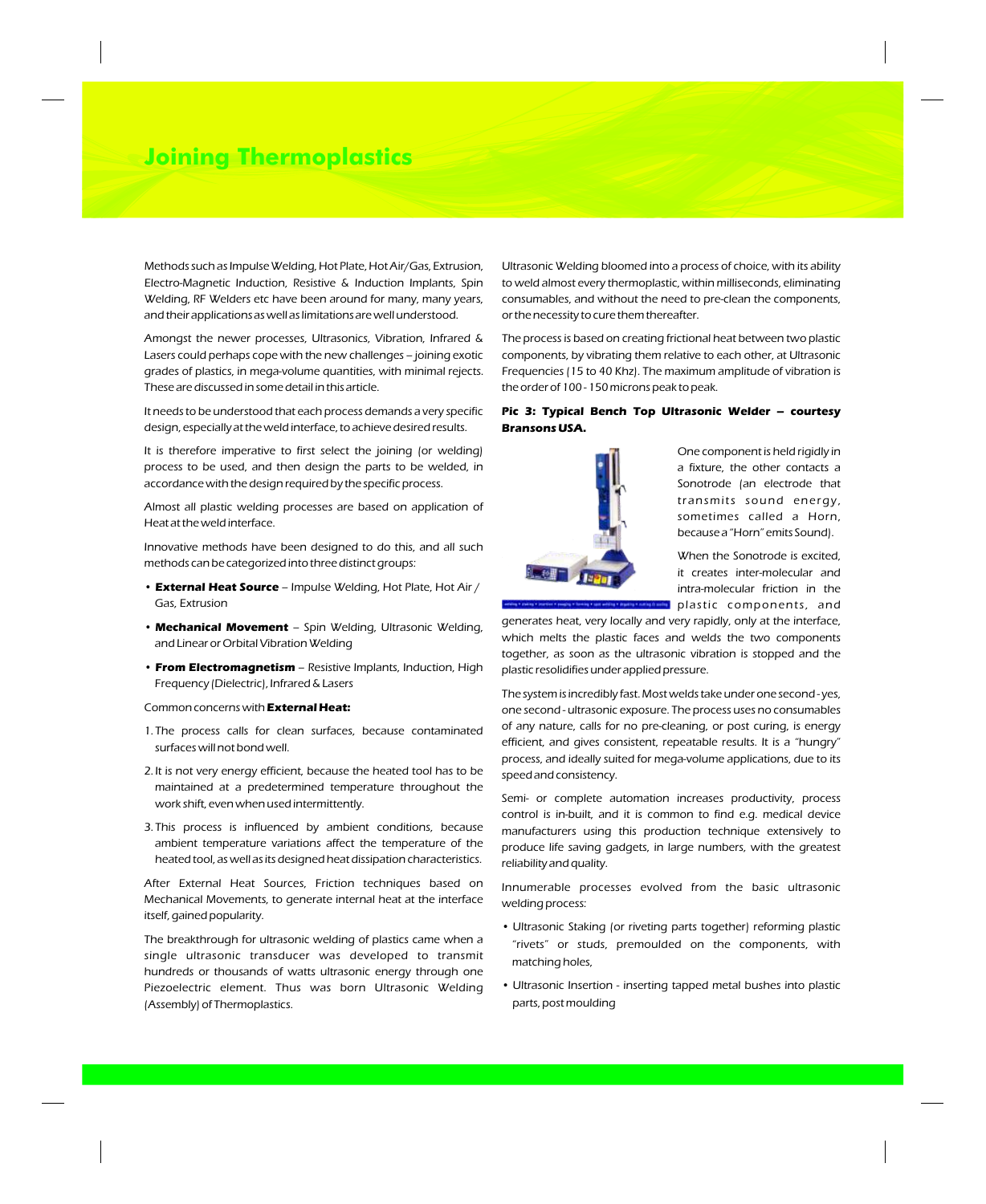

- Ultrasonic Swaging reforming plastic projections to capture and lock another component, invariably of dis-similar material,
- Ultrasonic Spot Welding Plastic Sheet materials together
- Ultrasonic Sealing Films and Fabrics (even cutting the sealed edges simultaneously)
- Ultrasonic Punching non-circular profiles, Ultrasonic Cutting Rubber sheets/mouldings, even Ultrasonic Cutting Cakes, Pastries, Chocolates, with effortless ease, quickly and cleanly.

# **Pic 4: Ultrasonic Cut & Seal applications – courtesy Sonobond Ultrasonics, USA.**



The scope of the process genuinely seems limited by one's imagination.

Systems have since been built to measure the energy consumed for each weld, and sound alarms or activate devices, if energy levels do not fall within predetermined tolerances. Such systems also

control the "depth" of weld, in height critical applications. This enables an incredible level of quality control, in-built into the process.

However, even as its popularity grew, and Ultrasonics became the first choice for welding mega-volume plastic parts, constraints of the technology began to surface. For example, it could not cope with large parts, or semi crystalline materials that demanded a hermetic seal.

Amongst the most serious limitations that emerged was its inability to weld lengths in excess of ~10 to 15 inches. Reason : A single Horn, with uniform ultrasonic activity on its working face, was very difficult to build beyond such dimensions.

An option that emerged was to use multiple systems in a "Gang" format, to cover weld lengths or geometries in excess of this dimension. Numerous systems were thus "ganged" together, and synchronized or programmed to cover larger weld areas.

### **Pic 5: 70 systems "Ganged" together to weld vehicle defroster nozzles to vehicle dashboard – courtesy Steckmann Ultrasonics, Germany.**



The current set of machines popularly used for manufacture of Non-Woven Multi-Layer King sized Quilts, or Largesized Non-Woven Shopping Bags, use similar configurations.

### **Pic 6: Quilt machine courtesy - King Ultrasonics, Taiwan.**



The "Gang" concept, however, multiplied the initial investment in equipment several times over, so investments were reduced by adding a Programmable Logic Controller to supply Ultrasonics from a limited number of Ultrasonic Generators to a large number of

transducers, in a pre-determined manner.

An interesting innovation used servo controlled X-Y tables to locate and move large parts at desired welding points while the horn remained stationary, or move the Ultrasonic Stack each time to a desired welding point, keeping the part stationary.

The X-Y table was soon replaced by a Robot, so the system became even more versatile, and could deal with variations in the Z axis too! The Robot was able to make small welds at multiple points on large parts.

This configuration presents one of the most versatile Ultrasonic systems that can make welds in 3D Parts, within a large radius, limited only by the reach of the robot arm.

### **Pic 7: Robot with Ultrasonic Horn – courtesy Steckmann Ultrasonics, Germany.**



Nevertheless, where large parts, especially semi-crystalline plastics need to be welded along their entire perimeter, to provide leaktight seals, as in air filter or fuel filter housings, Ultrasonics was found wanting.

This led to the development of Linear Vibration (Friction) Welding system, which could accommodate parts as large as an automotive bumper. Such welders simply generate linear friction by moving one part over the other in a linear motion – at low frequency, say 100 Hz or 200 Hz, One component is placed in a rigid nest, mounted on a lifting table, while the second component is placed in a nest attached to an electro-magnet, held in neutral position by flat springs.

### **Pic 8: Schematic of Linear Vibration Welder – courtesy Plastics Pocket Power, USA.**

Once the parts are loaded into their respective nests, a hydraulic or



component into contact with the upper one, clamps the two components under pressure, and activates the electromagnet to create a reciprocating movement – against the springs – at an Principle of a visual an welclog machine. amplitude 1 to 2 mm peak to peak.

pneumatic "lift" brings the lower

**PLASTINDIA FOUNDATION** | MAY 2011 **19**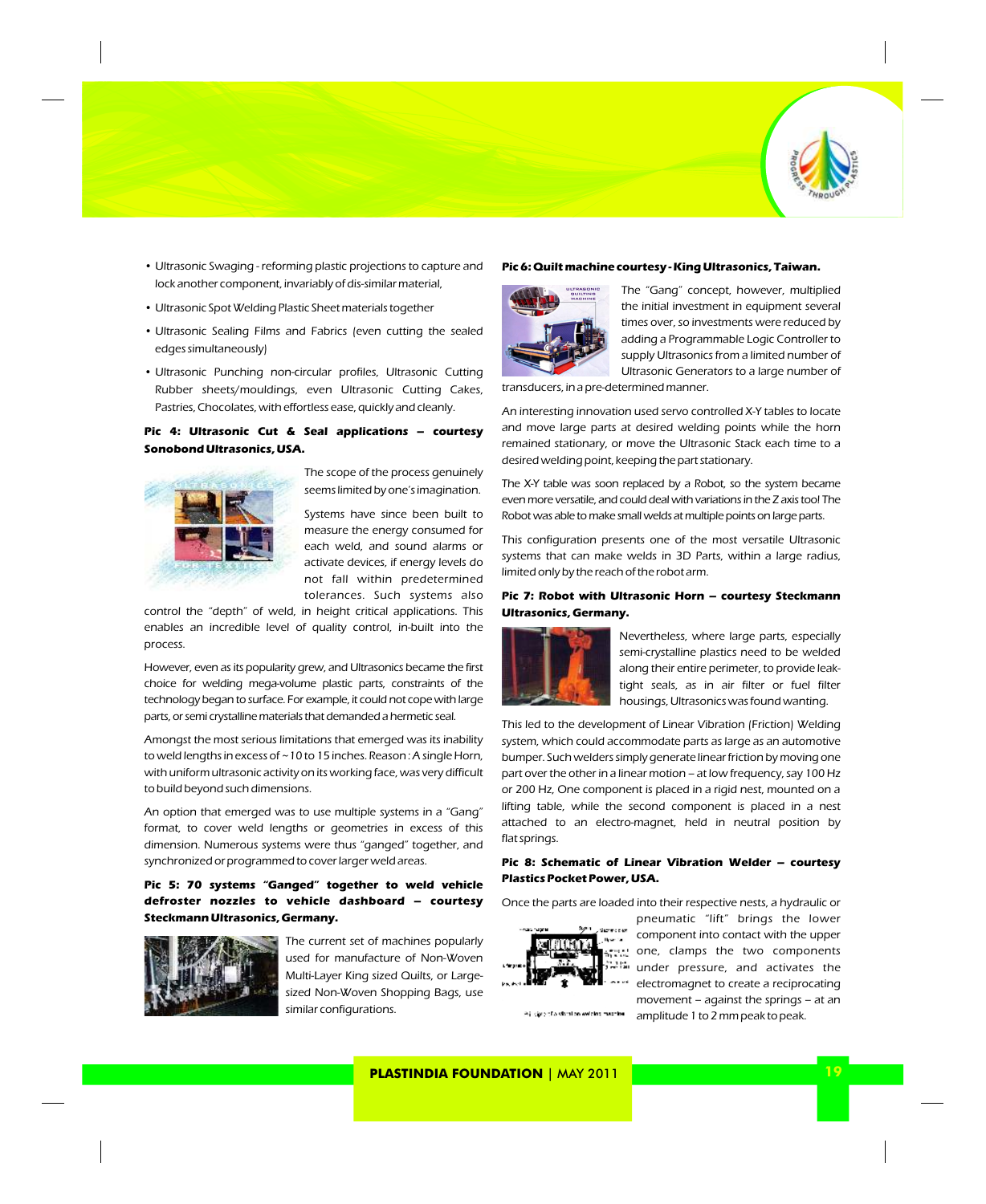# **Joining Thermoplastics**

This creates friction, heat, and melts at the interface.

Once the reciprocating movement stops, the springs snap the parts back into their original position, the plastic resolidifies, and the parts are welded in perfect alignment. This is especially beneficial when welding components with partitions, because at the end of the weld cycle, each partition too is welded in perfect alignment.

In this process it is essential to design parts with freedom of motion in a linear direction.

The limitations of Linear Motion Welders for non linear weld configurations led to the development of Orbital Motion Vibration Welders, to achieve better welds. Here the linear movement is replaced by an orbital movement, because this is more appropriate for circular or non-linear weld configurations.

**Infrared** rays penetrate to useful depths by radiation, so it is possible to transmit heat - without contact – through the upper surface and into the part interface. This eliminates marking and/or contamination on the part surfaces, and is in fact faster than the direct contact Hot Plate Welding process. Sources of infrared radiation include Lasers, Quartz lamps and Ceramic Heaters. Each source has a specific wavelength, and can be selected per application needs.

**Lasers** are very versatile and offer a focused beam of intense radiation, in the infrared range of Electromagnetic spectrum, to heat and melt plastic at the interface. Low & Medium Power near infrared Diode Laser is popularly used to Laser-weld Plastics.

The principle is known as transmission welding, where precise controllable heating is produced at the interface between a lasertransmissive and laser-absorptive plastic. The laser beam penetrates the transparent plastic, and is converted to heat in the absorbing plastic. At the interface, this heat causes material melt, and bonding.

## **Pic 9: Laser Welding Principle – courtesy Leister, Switzerland.**



Surprisingly, it is the colour of the plastic that determines whether it will transmit or absorb laser energy! All polymers are more or less transparent (in undoped condition) in the infrared wavelength of laser sources (except  $CO<sub>2</sub>$  lasers). Filler materials, usually pigments, provide for absorption of laser

energy. Most common is the use of carbon black particles acting as

absorbers, typically in a concentration of 0.05 – 0.5%. However this results in darker colours.

For clear and bright colours, other pigments – more flexible to use – have been developed. Sometimes, application of special dyes at the interface helps achieve the same results. But the use of a consumable, and the wherewithal to apply it precisely, on megavolumes, inhibits the use of difficult-to-weld colours

The Laser beam source may transmit the laser beam through optical media for direct application, or through optic fibre coupled systems.

Different concepts are used to make the laser cover the weld perimeter – such as contour or line welding, simultaneous and quasi simultaneous welding, as well as mask welding.

In contour or line welding, a laser spot is guided along a weld profile in a single pass; in simultaneous welding, the laser hits the entire weld profile simultaneously. In quasi-simultaneous welding, the laser spot makes multiple high speed passes over the weld profile.

### **Pic 10: Laser Welding Concepts – courtesy Leister, Switzerland.**



In mask welding, a curtain laser beam scans the entire part, with a mask between the part and the laser, that permits the laser to pass at specific areas only.

### **Pic 11: Laser Welding Concepts – courtesy Leister, Switzerland.**